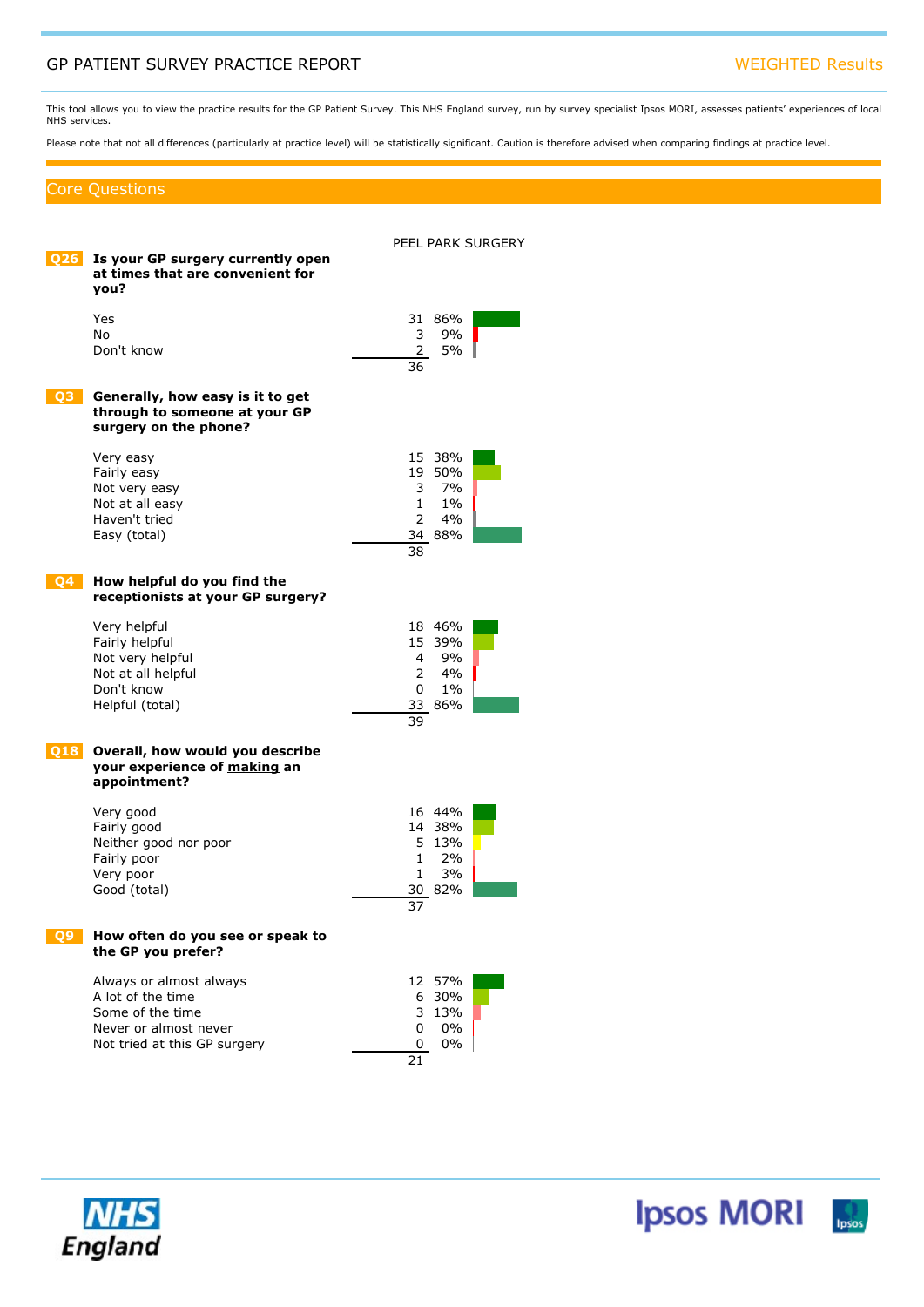## GP PATIENT SURVEY PRACTICE REPORT NETWORK IN THE SERVICE OF PATIENT SURVEY PRACTICE REPORT

This tool allows you to view the practice results for the GP Patient Survey. This NHS England survey, run by survey specialist Ipsos MORI, assesses patients' experiences of local NHS services.

Please note that not all differences (particularly at practice level) will be statistically significant. Caution is therefore advised when comparing findings at practice level.

### Core Questions

PEEL PARK SURGERY **Q21a Last time you saw or spoke to <sup>a</sup> GP from your GP surgery, how good was that GP at the following? Giving you enough time** Very good 24 63% Good 9 24% Neither good nor poor  $2 \t 6\%$ <br>Poor  $1 \t 2\%$ Poor 1 2% Very poor 2 6% Doesn't apply 0 0% Good (total) 33 87%  $\overline{38}$ **Q21d Last time you saw or spoke to <sup>a</sup> GP from your GP surgery, how good was that GP at the following? Involving you in decisions about your care** Very good 18 47% and 18 47% and 18 47% and 18 47% and 18 47% and 18 47% and 18 47% and 18 50  $\pm$ 12 31% Neither good nor poor 3 8%<br>Poor 3 3% Poor 1 3% Very poor 2 6% Doesn't apply 2 6% Good (total) 38 **Q19 How long after your appointment time do you normally wait to be seen?** I don't normally have appointments at <sup>a</sup> particular time  $1 \quad 2\%$ Less than 5 minutes 7 20% 5 to 15 minutes 22 60% More than 15 minutes 4 12% Can't remember 2 6% 36 **Q22 Did you have confidence and trust in the GP you saw or spoke to?** Yes, definitely 25 66% Yes, to some extent 8 23%<br>
No. not at all 8 3 9% No, not at all  $\begin{array}{ccc} 3 & 9\% \\ \text{Don't know/can't say} & & 1 & 2\% \end{array}$ Don't know/can't say 1

37